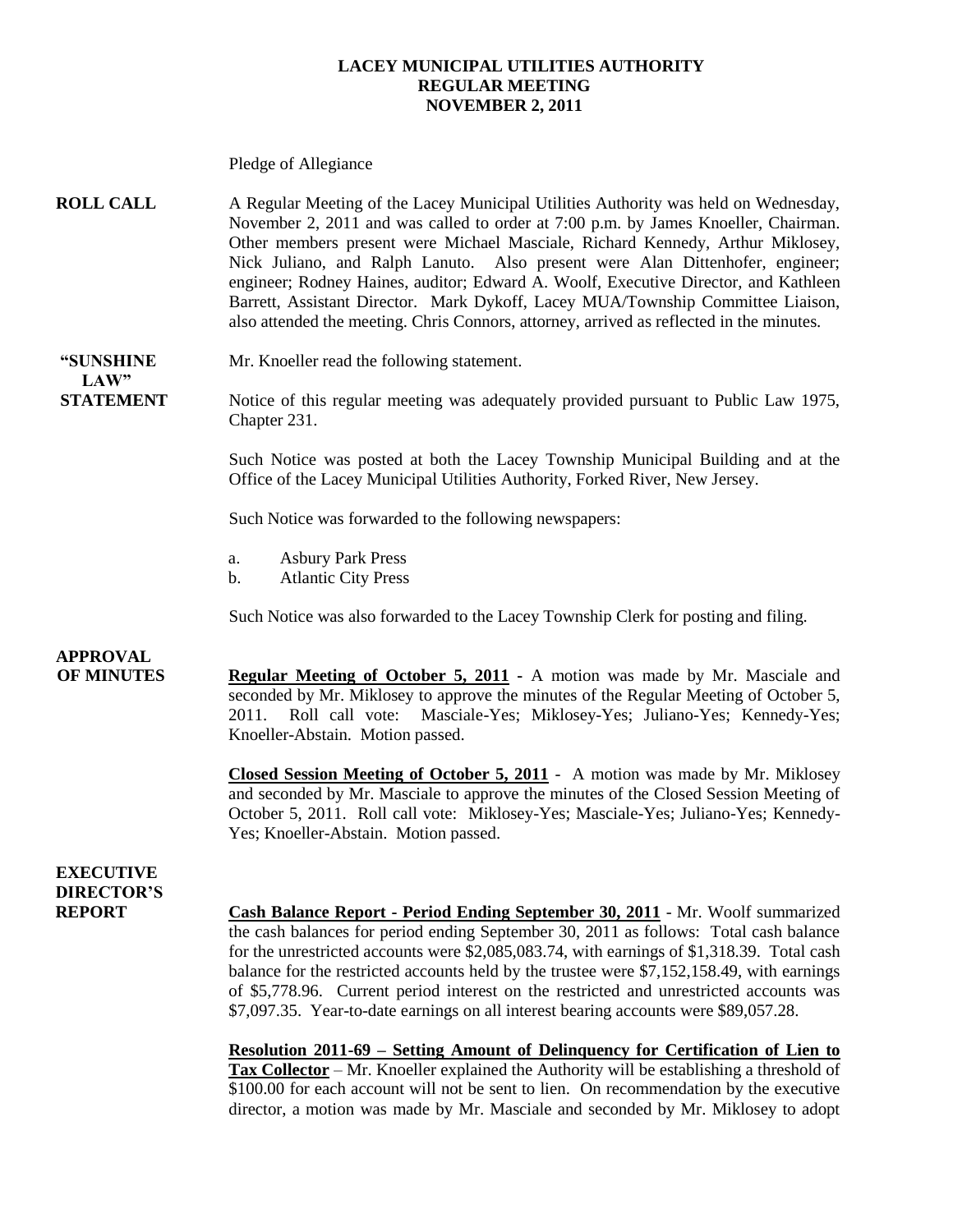*Resolution 2011-69, Resolution of the Lacey Municipal Utilities Authority, County of Ocean, State of New Jersey, Setting Amount of Delinquency for Certification of Lien to Tax Collector.* Roll call vote: Masciale-Yes; Miklosey-Yes; Juliano-Yes; Kennedy-Yes; Knoeller-Yes. Motion passed.

Chris Connors arrived during this portion of the meeting.

**Resolution 2011-72 – Authorizing Transfer of Funds – 2011 Sewer and Water Budget** – On recommendation by the executive director, a motion was made by Mr. Kennedy and seconded by Mr. Miklosey to adopt *Resolution 2011-72, Resolution of the Lacey Municipal Utilities Authority, County of Ocean, State of New Jersey, Authorizing Transfer of Funds, 2011 Sewer and Water Budget.* Roll call vote: Kennedy-Yes; Miklosey-Yes; Juliano-Yes; Masciale-Yes; Knoeller-Yes. Motion passed.

**2012 Water and Sewer Rate Hearing** – The executive director requested authorization to advertise and schedule a water and sewer rate hearing to examine the Authority's water and sewer rates and fees for 2012. A motion was made by Mr. Kennedy and seconded by Mr. Juliano to advertise and schedule a rate hearing to be held on December 7, 2011 at 7:00 p.m. Roll call vote: Kennedy-Yes; Juliano-Yes; Miklosey-Yes; Masciale-Yes; Knoeller-Yes. Motion passed.

**2012 Water Treatment Chemicals** - Mr. Woolf requested authorization to advertise and receive bids for Water Treatment Chemicals 2012. A motion was made by Mr. Kennedy and seconded by Mr. Masciale authorizing the Authority to advertise and receive bids for Water Treatment Chemicals 2012. Roll call vote: Kennedy-Yes; Masciale-Yes; Juliano-Yes; Miklosey-Yes; Knoeller-Yes. Motion passed.

**Cafeteria Benefit Plan Waivers** – Mr. Woolf stated changes have been made to the Cafeteria Benefit Plan, which offers an incentive to employees to waive health benefit coverage. He explained employees hired after May 2010 will now be offered a cash incentive of 25% of the cost of coverage, as opposed to the 50% that was originally implemented. Employees enrolled in the plan prior to May 2010 are entitled to the 50% of the cost of coverage. A motion was made by Mr. Kennedy and seconded by Mr. Miklosey to accept the waiver of coverage amounts as follows:

|                                  | <b>Single</b> | Member &<br><b>Spouse</b> | Family     | Parent &<br><b>Child</b> |
|----------------------------------|---------------|---------------------------|------------|--------------------------|
| Waiver amount after $5/21/2010$  | \$1,900.00    | \$3,800.00                | \$4,800.00 | \$2,800.00               |
| Waiver amount before $5/21/2010$ | \$2,100.00    | \$4,700.00                | \$5,500.00 | \$3,100.00               |

Roll call vote: Kennedy-Yes; Miklosey-Yes; Juliano-Yes; Masciale-Yes; Knoeller-Yes. Motion passed.

### **BUSINESS**

**REPORT October Meter Reads** – Ms. Barrett reported 3,844 meters were read in October for Cycles 2 & 9. Thirty-two work orders were cut to obtain manual reads not obtained during regular meter read routes. Sixteen reads were questioned because of high usage. Six customers were contacted by phone and ten customers were sent letters.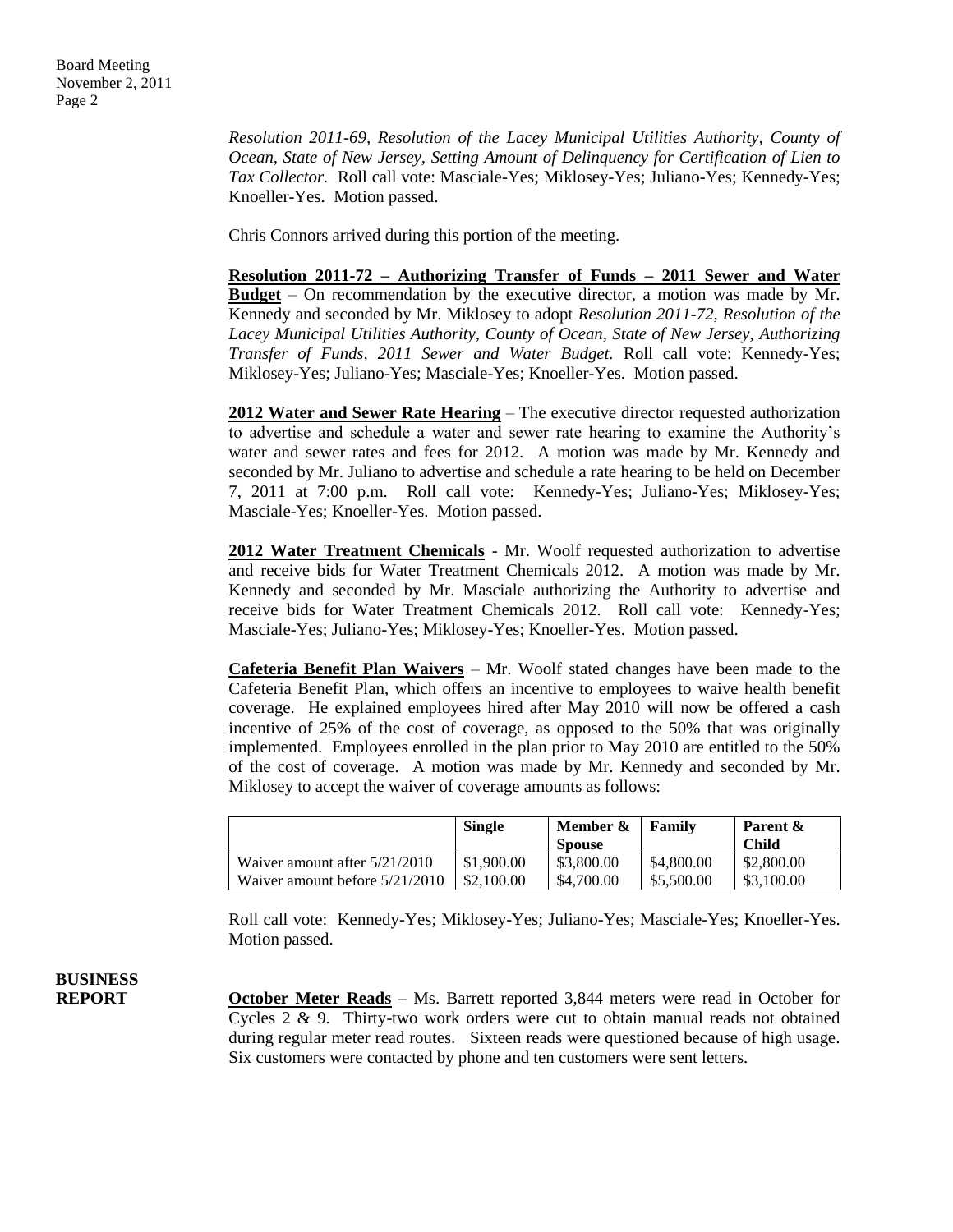**November Billing –** Ms. Barrett reported utility bills were mailed/hand delivered November  $3^{rd}$  in the amount of \$843,818.97. Penalties were assessed on 3,512 past due accounts (all cycles) in the amount of \$28,144.91 for a total billing in November of \$871,963.88.

**Customer Service –** Ms. Barrett reported twenty-nine new customer welcome letters were mailed in September, and four responses were received in October. Thirty-one final reads with equipment inspections were performed in October with one violation. During a service call, it was discovered that a damaged meter was removed and a jumper installed. The serviceman replaced the broken bottom plate and reinstalled the meter.

**Lienable Accounts** - Ms. Barrett reported the initial list was sent to the tax collector on November  $1<sup>st</sup>$  of accounts that have past due balances that were due prior to October  $1<sup>st</sup>$ . There were a total of 2,295 accounts in the amount of \$1,572,537.00 that were reported. This amount excluded anyone under the \$100.00 threshold. The certified list will be sent to the tax collector the second week of December. The Authority will begin accepting the tax collector's preparation of sale charges on December 15th. Also, in accordance with recent NJ supreme Court decisions, and as directed by the Tax Collector, partial payments will be limited in that partial payments must consist of full quarter charges including interest and prep costs. Ms. Barrett stated LMUA personnel would assist the Township during lien collection.

## **ENGINEER'S**

**REPORT Resolution 2011-70 – Accept Maintenance Bond – Release Performance Bond and Final Payment – Change Order No. 1 – Raw Water Main at Water Treatment Plant No. 1 – Garrison Enterprises, Inc.** - On recommendation by the Authority's engineer, a motion was made by Mr. Masciale and seconded by Mr. Miklosey to adopt *Resolution 2011-70, Resolution of the Lacey Municipal Utilities Authority, County of Ocean, State of New Jersey, Acceptance of Maintenance Bond, Release of Performance Bond and Final Payment, Change Order No. 1, Raw Water Main at Water Treatment Plant No. 1, Garrison Enterprises, Inc.* Mr. Dittenhofer pointed out the Change Order is a net contract decrease of \$5,000.00. Roll call vote: Masciale-Yes; Miklosey-Yes; Juliano-Yes; Kennedy-Yes; Knoeller-Yes. Motion passed.

> **Resolution 2011-71 – Maintenance Guarantee Release – Closeout Developer Escrow Account – Lacey Wal-Mart** - On recommendation by the Authority's engineer, a motion was made by Mr. Miklosey and seconded by Mr. Kennedy to adopt *Resolution 2011-71, Resolution of the Lacey Municipal Utilities Authority, County of Ocean, State of New Jersey, Maintenance Guarantee Release, Closeout Developer Escrow Account, Lacey Wal-Mart, Block 629, Lots 1-5 & 10-12.* Roll call vote: Miklosey-Yes; Kennedy-Yes; Juliano-Yes; Masciale-Yes; Knoeller-Yes. Motion passed.

> **Water Treatment Plant No. 1 Upgrades** – Mr. Dittenhofer stated the public comment period for the Water Allocation Permit closed on October 20<sup>th</sup>. He does not believe the Bureau received any public comments; therefore, he does not anticipate a hearing. They are working on the final recommendations for the allocation permit, which he expects to receive by the end of the year.

> In regards to the permit to construct, all required information has been submitted to the State. He anticipates the permit to be granted by December.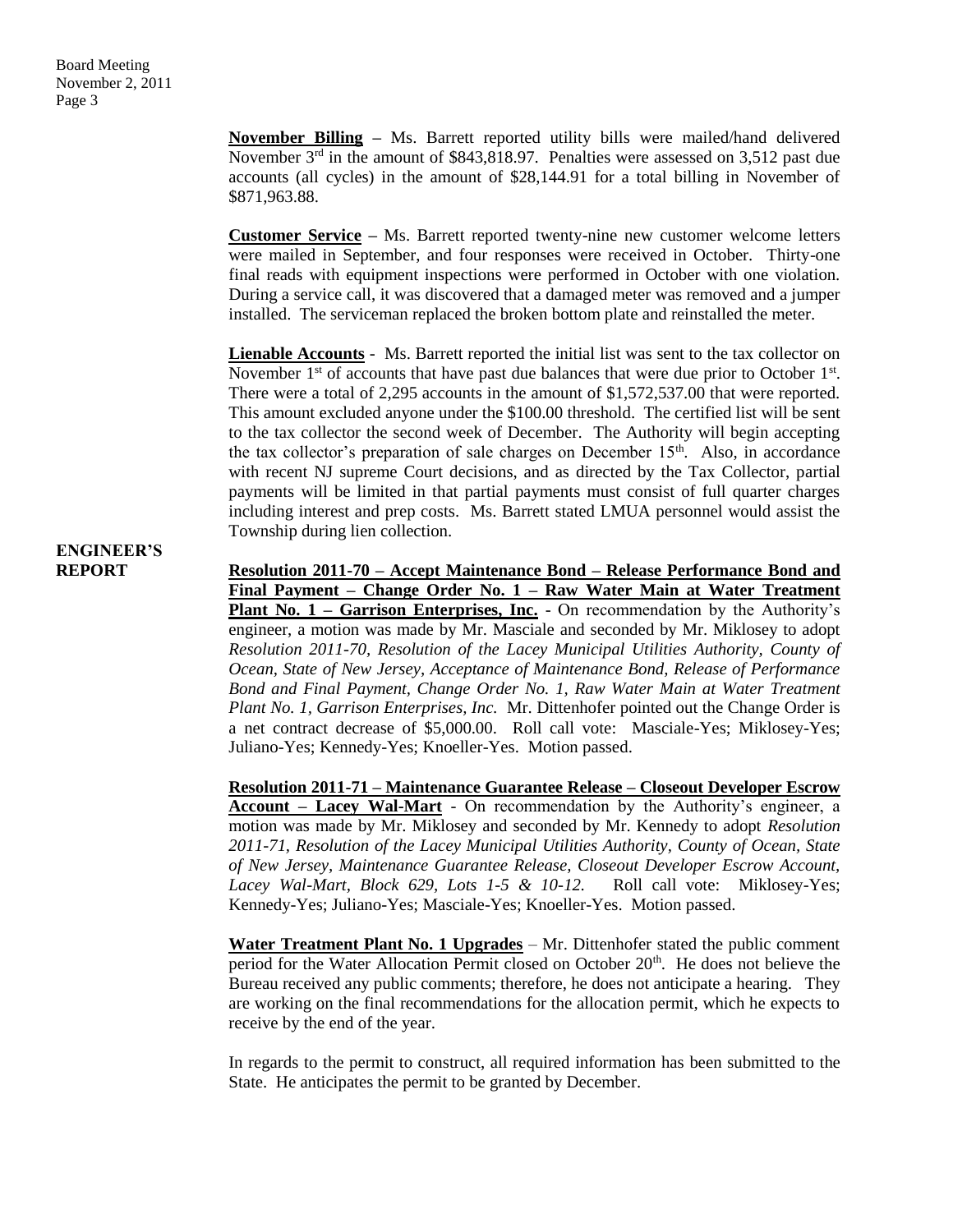Board Meeting November 2, 2011 Page 4

> C**leaning and Televising Contract No. 6 & Flow Assessment** – Mr. Dittenhofer stated the contractor has completed 99% of the punch list.

> **Cleaning and Televising Contract No. 7** - Mr. Dittenhofer stated copy of plans and specifications were sent to the Authority for review.

> **Installation of a Hydraulic Grinder at L-2 Pump Station** – Mr. Dittenhofer stated copy of plans and specifications were sent to the Authority for review.

# **ATTORNEY'S**

**REPORT Toll Brothers Connection Fee Issues** – Mr. Knoeller recommended this issue be discussed in closed session.

# **AUDITOR'S**

**REPORT Accountant's Status Report – Month Ended September 30, 2011** – Mr. Haines reported sewer and water are operating at a favorable variance. However, user charges for the month are unfavorable for both sewer and water. He pointed out year-to-date sewer user charges has a favorable variance for the year.

> In regards to financing for the water treatment plant expansion, Mr. Haines stated Ocean First Bank amended their terms. They went along with a 20-year payout, however, they countered with a 4.45% rate for entire 10-year term rather than a ceiling on the rate for second five years. They are also requiring a debt service reserve fund for the water. Mr. Knoeller recommended negotiating out the reserve fund. He would rather have a straight 10-year note or 20-year amortization. He asked the auditor and/or attorney to discuss the reserve fund issue further with Ocean First Bank.

#### **CORRESPONDENCE**

**Audrey Warren, Trenton Avenue** – Requesting waiver of returned check fee, due to check error. Due to the circumstances, a motion was made by Mr. Kennedy and seconded by Mr. Masciale to waive the returned check fee of \$20.00. Roll call vote: Kennedy-Yes; Masciale-Yes; Juliano-Yes; Miklosey-Yes; Knoeller-Yes. Motion passed.

**Victor Wisnewski, Clearview Street** – Requesting waiver of emergency call-out charge. Since the service call was done during after-hours, the Board could not waive the emergency service charge.

**Beth Crisafulli, Oak Hollow Lane** – Requesting relief of utility bill, due to watering lawn without irrigation meter. After careful consideration, a motion was made by Mr. Kennedy and seconded by Mr. Miklosey to grant a one-time credit adjustment on the sewer charges in the amount of \$473.57 (81,000 gallons). Roll call vote: Kennedy-Yes; Miklosey-Yes; Juliano-Yes; Masciale-Yes; Knoeller-Yes. Motion passed.

**Alfonso Freda, Conifer Drive** - Requesting relief of utility bill and payment plan, due to water leak. Since the water that leaked did not go into the sewer system, a motion was made by Mr. Kennedy and seconded by Mr. Masciale to grant a credit adjustment on the sewer charges in the amount of \$419.25 (73,000 gallons) as well as authorizing a payment plan to pay remaining balance of the bill. Roll call vote: Kennedy-Yes; Masciale-Yes; Juliano-Yes; Miklosey-Yes; Knoeller-Yes. Motion passed.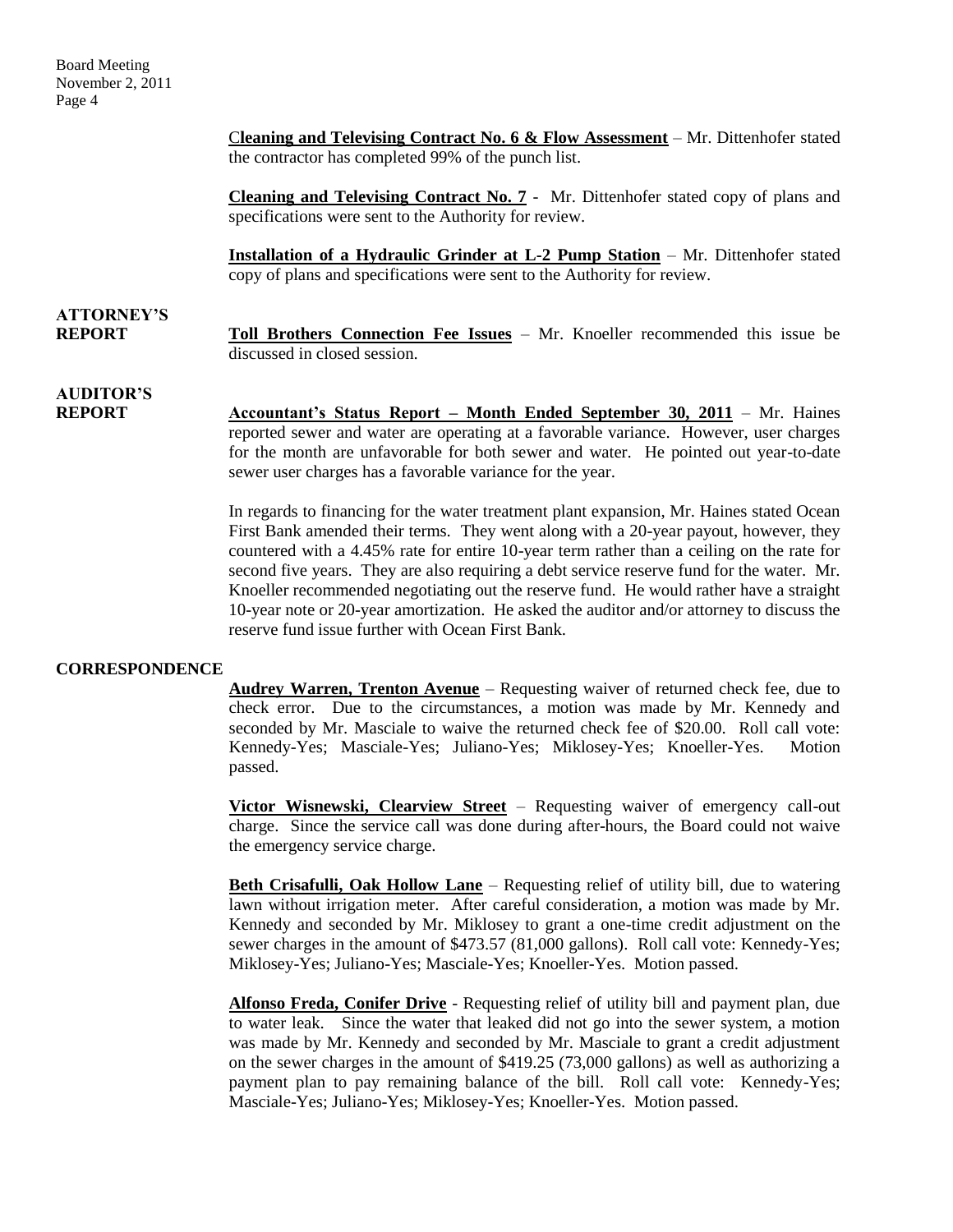**Jean Mergner, Wainwright Street** - Requesting relief of utility bill, due to water leak. Since the water that leaked did not go into the sewer system, a motion was made by Mr. Kennedy and seconded by Mr. Miklosey to grant a credit adjustment on the sewer charges in the amount of \$46.32 (8,000 gallons). Roll call vote: Kennedy-Yes; Miklosey-Yes; Juliano-Yes; Masciale-Yes; Knoeller-Yes. Motion passed.

**Edward Ranuska, Veronica Court** - Requesting sewer credit for the October 2010 bill. After review of consumption usage for the past year, a motion was made by Mr. Kennedy and seconded by Mr. Juliano to grant a credit adjustment on the sewer charges in the amount of \$98.58 (31,000 gallons). Roll call vote: Kennedy-Yes; Juliano-Yes; Miklosey-Yes; Masciale-Yes; Knoeller-Yes. Motion passed.

**Marie Taglialavore, Chelsea Street** - Requesting relief of utility bill, due to unexplained high water usage. Based upon all available information, a waiver of a portion of the charges could not be supported. Customer will be advised of option of having meter removed and tested.

**Ann Marcus, Orchard Street** – Requesting removal of late fees. The transaction history dating back to 2002, reveals there is always some type of balance due causing penalty charges to accrue every month. Therefore, a waiver of the penalty charges assessed could not be supported.

**OLD BUSINESS LMUA Health Insurance** – Mr. Woolf stated he met with the Township Administrator to discuss the Township's recent change in health care providers. The option of the LMUA joining the Township's health care plan was discussed, and was deemed not permissible. He contacted a representative of Horizon Blue Cross/Blue Shield for a proposal to insure the LMUA. The representative indicated the LMUA was too small of a group to realize a savings from leaving the NJ State Health Benefits Program. He stated typically a group of 50 or more employees would be required to realize a savings from leaving the NJSHBP.

## **NEW**

**BUSINESS Crown Castle** - Mr. Knoeller stated Crown Castle has not been paying their tax bills on time. They wait until the end of the year to pay them, and the Authority has been paying them to avoid penalties with the Township. Their agreement with the Authority is they are required to pay their tax bills within a few days of receiving them. He asked Mr. Connors/Mr. Dasti to inform Crown Castle they are in violation of the lease agreement, and will be charged interest if they do not pay the tax bills when required.

> **United States Environmental Protection Agency** – Mr. Knoeller stated he reviewed the inspection report from the United States Environmental Protection Agency. A portion of the reported entitled "Residential Complaints/Collection System Insurance" indicates "Lacey Township has no written standard operating procedures for responding to residential complaints". He asked if this is an accurate statement. Mr. Woolf stated when the Authority receives a customer complaint; a customer service representative issues a work order identifying that complaint. It is then forwarded to a LMUA serviceman who responds and completes the work order. Mr. Knoeller asked Mr. Woolf to encompass that process into a written standard operating procedure for the Authority.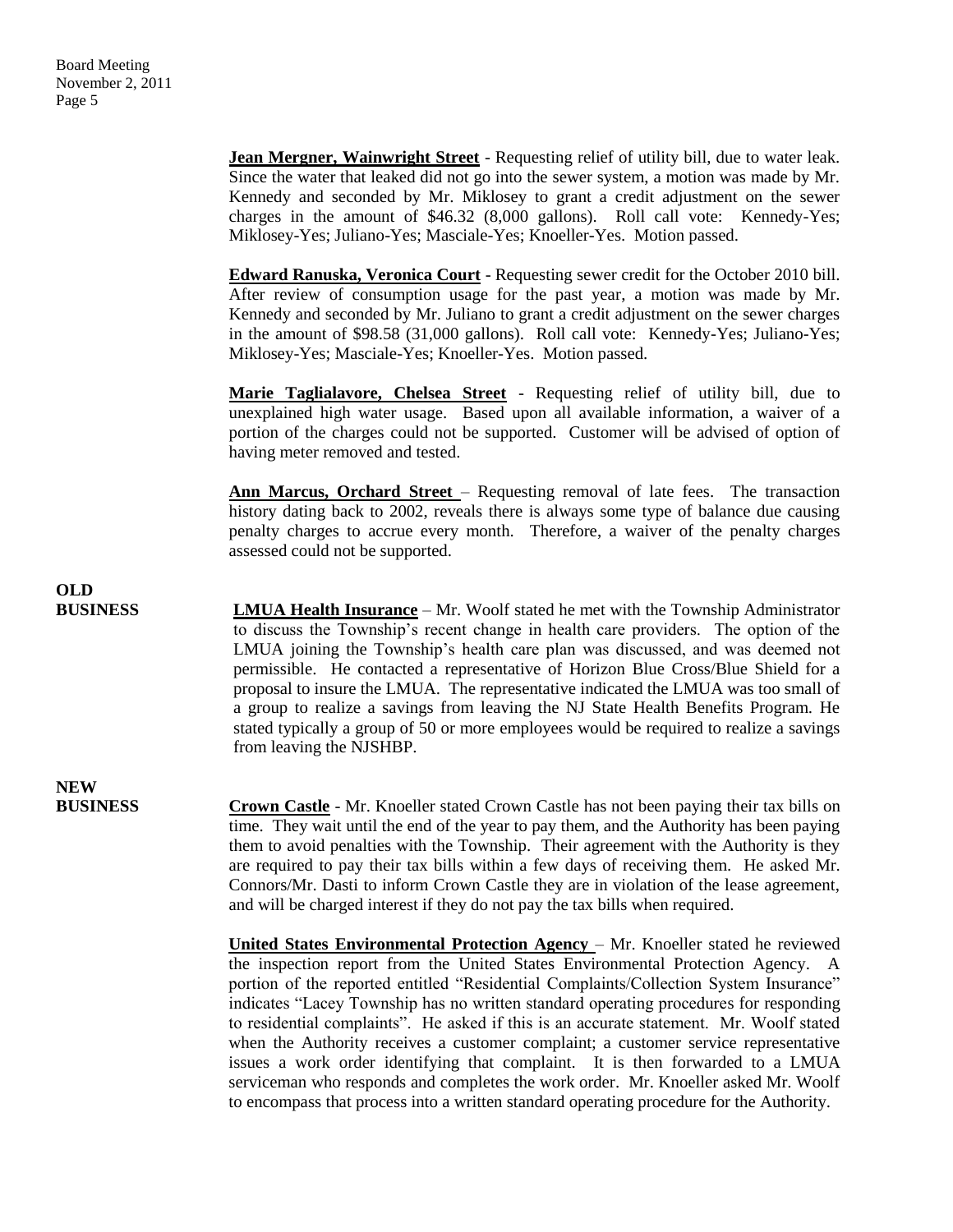**Connection Fees** - Mr. Knoeller referenced Mr. Holman's report of last month regarding the maximum chargeable connection fees. According to the formula, the sewer connection fee is lower then what the Authority is presently charging, due in part by the \$370.00 physical connection fee the Authority no longer provides. On the water side, he stated it is important to review the maximum allowable connection fee, since revenues have been depreciating. Mr. Masciale stated he would like to know what other towns are charging for connection fees. Mr. Woolf stated he would provide the Board with an analysis on this issue.

#### **PUBLIC BUSINESS/**

**COMMENT Regina Discenza, Sunset Boulevard** – Mrs. Discenza asked what time would the rate hearing be held on December  $7<sup>th</sup>$ . Mr. Woolf stated 7:00 p.m.

> Mrs. Discenza asked who would be supplied personnel during lien collection. Mr. Knoeller stated the Authority would be providing assistance to the Township during lien collection.

> Mrs. Discenza asked if the permit that is due from the Bureau of Safe Drinking Water on Wells 7 & 8. Mr. Knoeller stated yes.

> Mrs. Discenza asked what is the issue that will be discussed during closed session regarding Toll Brothers. Mr. Knoeller stated it pertains to a possible litigation matter. Toll Brothers are disputing connection fee calculations.

> Mrs. Discenza asked what is Crown Castle. Mr. Knoeller stated Crown Castle is a cell tower operator who leases off the Authority's tower.

> Mrs. Discenza asked if there would be a decrease in the sewer rates. Mr. Knoeller stated a decrease in sewer connection fee charges, not user charges, would be discussed at the rate hearing. Water connection fee charges will most likely increase.

> Mrs. Discenza asked how did the recent storm affect the sewer system on Beach Boulevard. Mr. Knoeller stated it is not 100% resolved, however, remediation and repairs are being conducted on a monthly basis.

## **PAYMENT OF**

**VOUCHERS** WHEREAS, the members of the Lacey Municipal Utilities Authority carefully examined all vouchers presented for payment of claims;

> **NOW, THEREFORE, BE IT RESOLVED** by the Lacey Municipal Utilities Authority that:

> 1. Said vouchers in the sum of \$189,398.05 be same are hereby approved to be paid.

2. Said vouchers are listed on the attached computer check register.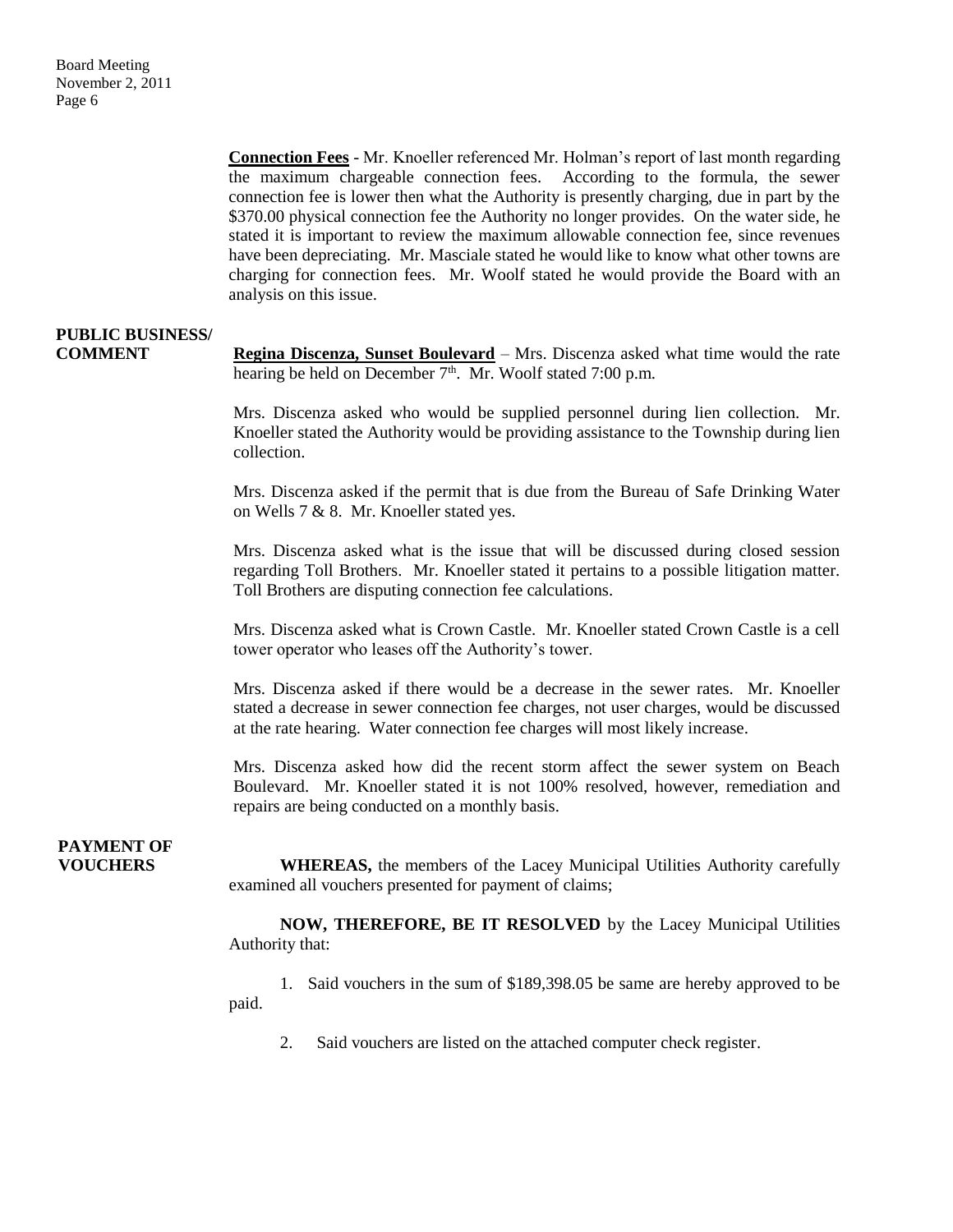Board Meeting November 2, 2011 Page 7

> A motion was made by Mr. Miklosey and seconded by Mr. Masciale to adopt the above resolution. Roll call vote: Miklosey-Yes; Masciale-Yes; Juliano, Yes, but abstains on South Jersey Auto Supply; Kennedy-Yes; Knoeller-Yes. Motion passed.

**SESSION RESOLUTION**

**WHEREAS,** Section 8 of the Open Public Meetings Act, Chapter 231, Public Law 1975 permits the exclusion of the public from a meeting in certain circumstances;

**WHEREAS**, this public body is of the opinion that such circumstances presently exist.

**NOW, THEREFORE, BE IT RESOLVED** by the Lacey Municipal Utilities Authority, County of Ocean and State of New Jersey as follows:

1. The public shall be excluded from discussion of action upon the hereinafter specified subject matter.

2. The general nature of this closed session concerns potential litigation.

3. It is anticipated at this time that the above-stated matters will be made public once this matter has been resolved.

4. This resolution shall take effect immediately.

A motion was made by Mr. Miklosey and seconded by Mr. Kennedy to adopt the above resolution. Roll call vote: Unanimously approved.

Separate minutes were kept on the above closed session.

**RE-OPEN**

**MEETING** A motion was made by Mr. Miklosey and seconded by Mr. Kennedy to reopen the meeting. Roll call vote: Unanimously approved.

**ADJOURNMENT** There being no further business to discuss, the meeting was adjourned at 7:45 p.m.

Respectfully submitted,

Michele Kennedy Secretary

**CLOSED**